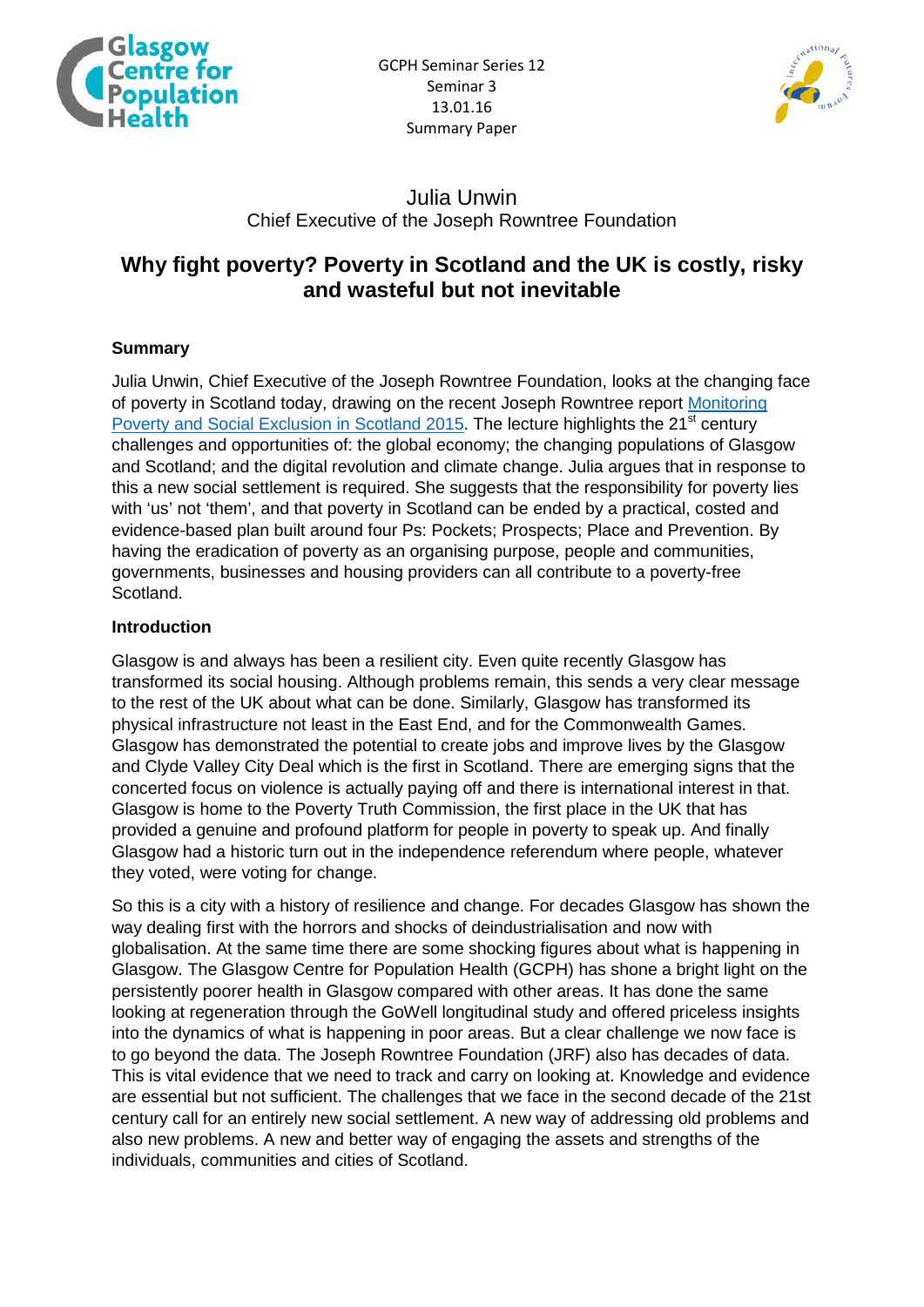



The JRF has set itself the task of understanding what it would take to make the whole of the UK prosperous and poverty-free. Some people would say that this is heroic and ridiculous at this time of recession and austerity. But not only is it the right time, it is the essential time. There will never be a return to prosperity while we have the levels of poverty reported by the GCPH and the JRF. The JRF is arguing one simple theory of change. Poverty is real in the UK and causes real harm and it is not in any way inevitable. We have the solutions and that is what this talk is about.

The cost of carrying the number of people who are now in poverty is ruinous for the UK. The waste of the skills and talents of young people growing up in poverty and never being able to contribute to a growing economy is wasteful. It is also risky for us all and for the current economy. These levels of poverty are also just wrong but the case argued in this talk is that, in pure balance sheet terms, poverty is also economically bad for all of us.

#### **Recent changes which call for a new social settlement**

There are a number of things that have changed significantly in recent times.

- 1) Scotland is firmly part of the global economy. This can bring risks and gains but also challenges. The interconnectedness of our global economy means that what happens in Beijing or Europe affects us in Glasgow. International migration is perhaps the defining issue of our time. All geopolitical changes affect us all and profoundly affect the nature of our social settlement. What sort of settlement do we want in this open, interconnected economy? How can we survive these challenges in a way that means that the poorest people and places don't pay the highest price? This is the first reason we need a new settlement.
- 2) The second change is our population. The Scottish population is now growing steadily and slowly reversing decades of decline. It is also an ageing population as in the rest of UK. However in the cities there is a different story. Here there is rapid growth of 'people of working age' with increasing numbers of students and migrants. In addition more people are living alone. There are two possible responses to these changes. We can mourn and look back with nostalgia or recognise that these changes have brought emancipation and untold freedoms, introduced diversity and difference and enabled much higher levels of self-expression. Whichever way we choose to look at these changes a new social settlement needs to ensure that these demographic changes do not further disadvantage those that have the least.
- 3) The third area of change is the digital revolution. We are now reliant on things that we did not even know existed five years ago. The pace of change has changed our environment fundamentally. There are huge potential benefits which we are only in the foothills of beginning to understand but there are profound risks too. The goal of all social policy has to be to balance the benefits and the risks in this and other areas of change. To balance the opportunity and the vulnerability, and to do so in ways that offer protection without disenfranchising, security without stifling. The call for a new social settlement is a response to this challenge.
- 4) The fourth area of change is the climate. This is something we cannot ignore although too often we do ignore it. There is no way we can have this discussion about a new social settlement without recognising that climate change, disadvantage and poverty are inextricably linked.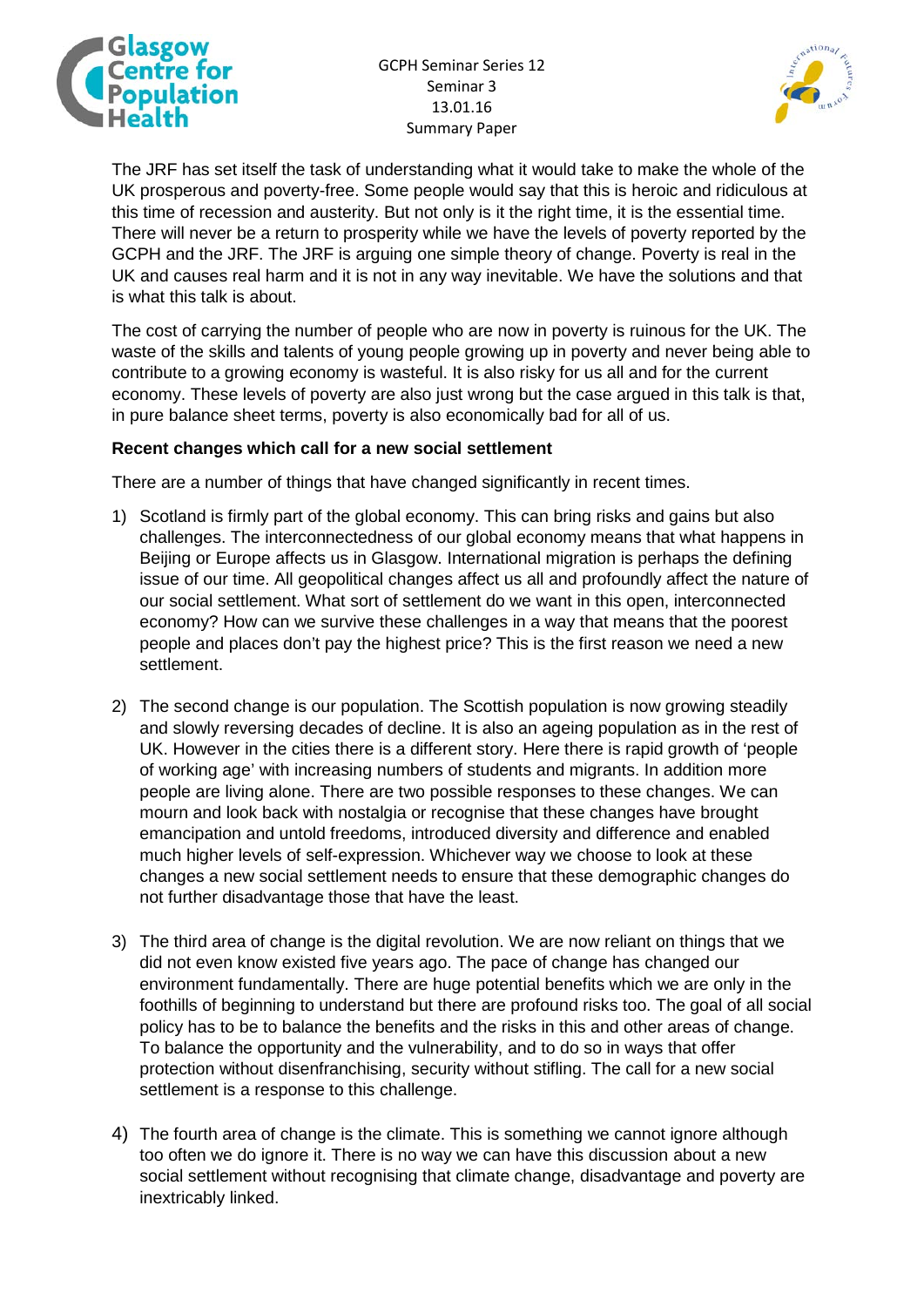



## **The state of poverty in Scotland**

Every two years JRF publish an independent audit, of publically available figures, of how Scotland is faring on a range of poverty and exclusion measures. The most recent one was in March 2015 and unsurprisingly the picture was mixed. Poverty fell for all age groups except for young adults under 30. In this group poverty rose to more than 200,000 in Scotland in the decade up to 2013. The remarkable drop in poverty for older people proves that we can do things when we put our mind to it. We can reverse the historic link between poverty and old age. But it looks like an advancement that we could lose very rapidly.

So the face of poverty has changed. The new face of poverty is under 40, poorly paid with very few prospects and increasingly privately renting expensive, poor quality, short-term housing. It is likely that a family living in poverty will include adults who work. Low pay, irregular hours, short-term contracts and unreliable work are the challenges facing modern families who are poor. What is more, poor people are now much more likely to be disabled, experience poor mental health or have a long-term health condition. Poverty looks different and will require different responses, a different narrative and a different set of solutions.

The number of Scottish households in poverty is now spread evenly by tenure. The number has fallen substantially in the social rental sector, fallen more gradually in owners but has doubled in the private rented sector. People who are poor also face higher costs. The fiveyear inflation rate is higher for poorer households.

Faced with this barrage of statistics it is easy to think this problem is insuperable. To put our head in our hands and say there is a dreadful inevitability about poverty, it has always affected the same families and communities whatever we do. These voices are there and they are very loud. They are joined by voices which say we can feel very sorry for people who for whatever reason struggle to make ends meet, but it is a problem without resolution. Or we can say there is an issue of poverty that does need to be addressed, but it is caused by 'others' – be this the UK government approach to welfare reform, additional costs due to EU regulation or by poor people themselves. There are real dangers, Julia argues, with placing responsibility with 'them' rather than 'us'. Allowing this to be the prism through which we think and talk about and seek to act on poverty holds us back from a powerful inclusive response. It makes the prospect of a sustainable economy hard to realise.

## **A plan to end poverty in Scotland**

A practical, costed, carefully developed plan, rooted in sound evidence and experience can end poverty in Scotland. Many of the players in this endeavour, Julia suggested, were at this seminar. We don't need to ask permission from anyone to start work on ending poverty. Julia then used the three 'Ps' from the Scottish Child Poverty Strategy to sketch out how such a plan could be shaped. The JRF have used these, with a fourth P – **Prevention**, in their own strategy. They understand well the gulf between a vison (such as set out by the Christie [Commission\)](http://www.gov.scot/Publications/2011/06/27154527/0) and the difficulty of aligning plans and resources. They are not naïve but if we don't face this challenge, even in the face of major reductions, we will never get to the stability and security that the next generation require. If our organising principle is to reduce the numbers of people in poverty, if we are deadly serious about this being our organising purpose, then we can succeed.

**The first P is about Pockets**. The pockets of people who are poor are empty, self-evidently, because of what is going in and what is going out. There needs to be real leadership to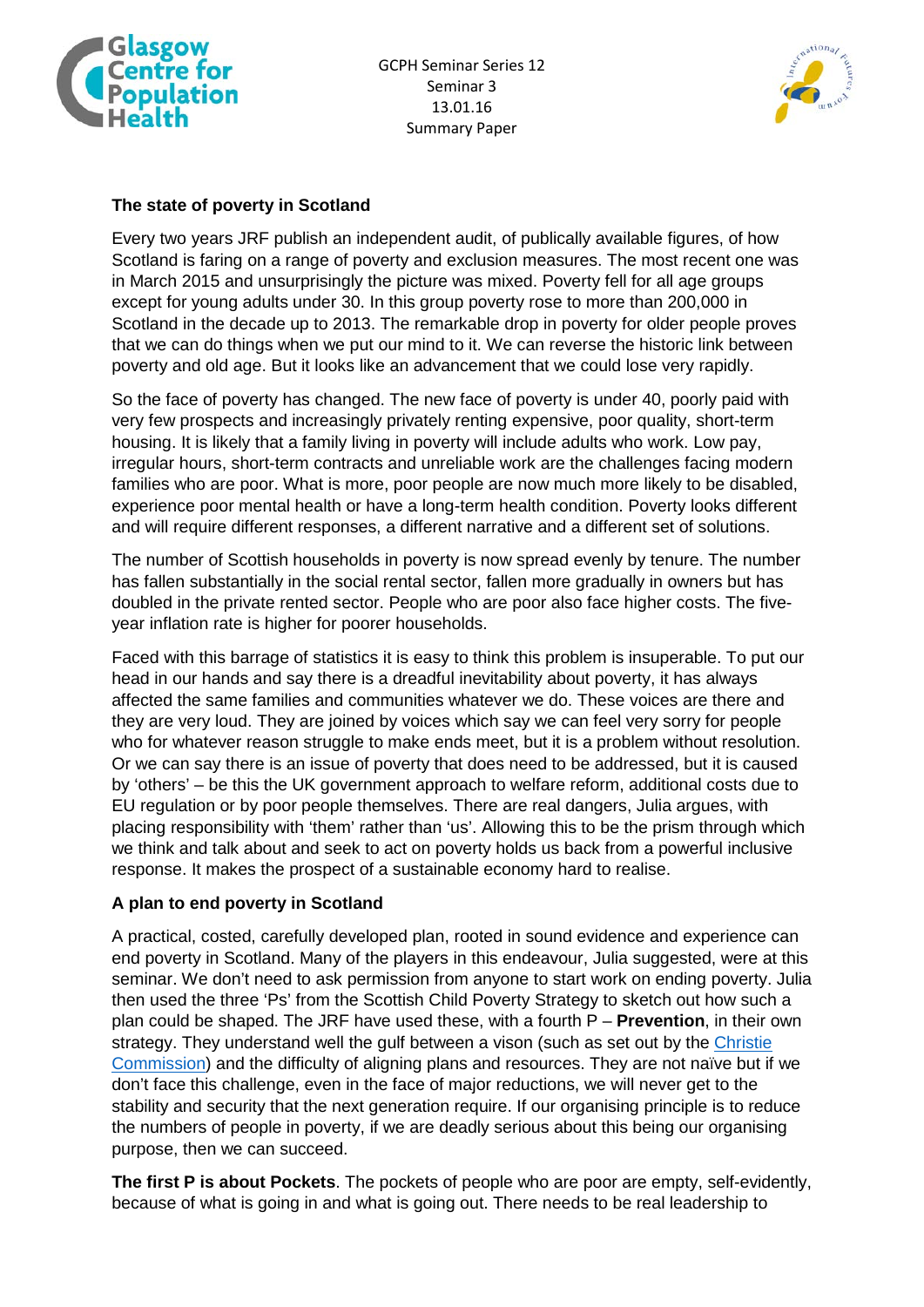



extend the real living wage. But fair work is not just about wages, it needs to be regular, fulltime and guaranteed. A volatile global economy means that sporadic work with little protection is likely to grow rather than diminish. We need an economic strategy that addresses the need for secure employment and a social settlement that recognises temporary instability to make sure that this volatile economy doesn't extract an impossible price from poorer households, while providing even greater opportunity and wealth for the better off.

Costs, the money going out of pockets, matter too. Forty years since the publication of the seminal work 'The Poor Pay More', if anything the issue has become more acute. Public policy influences how much flows through pockets but not on its own. This is where the other actors come in. Employers and businesses through their HR, management and marketing systems have a part to play, as do community actions, engagement through voluntary organisations, faith groups and trade unions. Every initiative makes a tangible contribution as does the informal web of help and support.

**The second P is Prospects**. Four out of five people going from unemployment to poorly paid work are still low paid ten years later. Many people are trapped in poverty while working, just as surely as others are trapped on benefits. The fact that an increasingly high percentage of people using foodbanks are working, is a fundamental breach of the social contract. To go out to work and to be unable to provide the basics for your family is a breach of what our expectation is as society.

The whole of the UK suffers a productivity conundrum, however this appears to be greater in the low paid sectors of our economy which are growing and are the pillars of the recovery: retail, hospitality and the care sector. The infrastructure of our economy risks locking low pay and poverty and vanishingly low prospects into that recovery. In Scotland, where the housing market, employment and wage levels have been relatively less volatile, it is time to set that clear purpose and ensure that economic growth brings everyone with it. Businesses can play their part too by structuring their workforces in ways that recognise skills and experience, reward engagement and provide scope for progression. It is no accident that these low paid sectors are those where it is human relationships that matter. Our models of productivity reward speed rather than relationships. Businesses across the country are engaging with this.

A final aspect of prospects is childcare. Prospects of women and men in the workforce will never brighten without really high quality, affordable childcare. It doesn't just help parents to progress, it improves the prospects of the next generation too.

**The final P is for Place**. The neighbourhoods we come from, the homes we live in, the schools we go to, all shape us and our future lives. But they can be places that lock in poverty, that make progression hard, that are corrosive of aspiration. We all recognise places where poor people live. This is not just the market responding to need and demand, it is the result of the processes of licencing, public investment and permission. People who make decisions about these areas rarely live in them. And of course houses are rooted in place. Our greatest triumph as a society is that we have broken the link between poverty and squalor. The work of councils and housing associations across the UK means that poor people can expect to live in decent, dry, secure houses. This is now once more in peril in England but in Scotland we can still hang on to this. This great gain is imperilled if social housing developments stall, and poor quality landlords again become a fixture in our lives. The current Private Tenancies Bill combined with the broad consensus of the need to increase affordable housing supply forms a necessary but again, not yet sufficient, response.